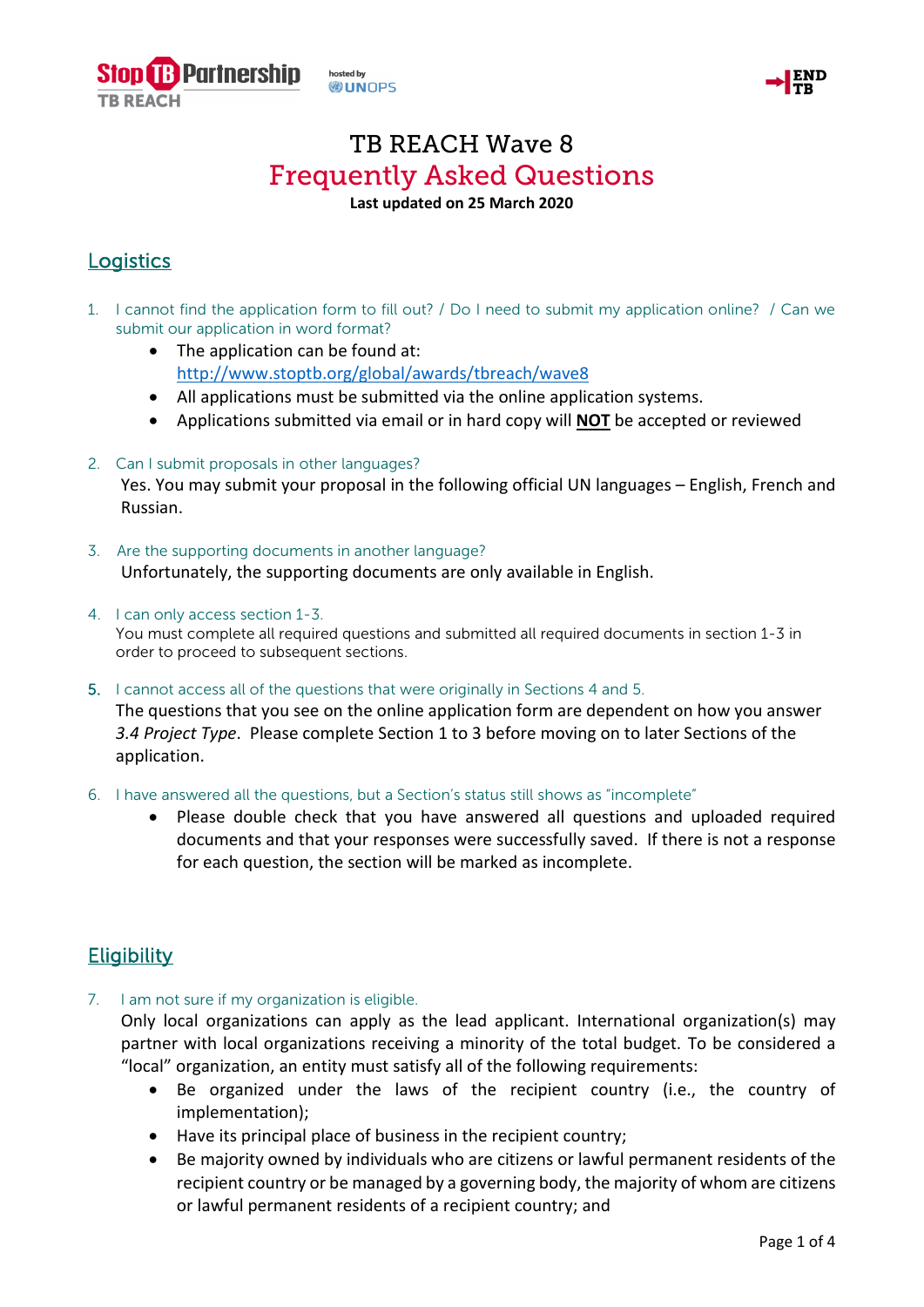

o The term "controlled by" means a majority ownership or beneficiary interest as defined above, or the power, either directly or indirectly, whether exercised or exercisable, to control the election, appointment, or tenure of the organization's managers or a majority of the organization's governing body by any means, e.g., ownership, contract, or operation of law.

8. Can my organization apply for multiple TB REACH grants in the same country? Your organization can submit multiple grantsin the same country. However, TB REACH can only award one project per organization/per country.

9. Is it possible that different country offices from the same agency submit proposals (one proposal per country)?

Yes, each country office can be awarded up to one grant, providing that your organization meets the definition of a Local Organization (see question 7).

10. I'd like to submit a multi-country proposal. Is this possible? No, there will be no multi-country projects in Wave 8.

**B** Partnership

**TR REACH** 

hosted by **WUNDPS** 

11. I need support to build a laboratory and office center. Can I apply for TB REACH funds?

TB REACH funds cannot be used to build new facilities or to extensively renovate existing ones. TB REACH funds can be used to procure new equipment and to make minor modifications to facilities, so they are able to accommodate the new equipment (e.g. installing an AC to ensure a GeneXpert functions well).

12. We are 35 community-based organizations in Country X and we would like to apply for one grant together?

Yes, it is possible to submit a proposal together, instead of 35 separate ones. TB REACH strongly suggests that one applicant serves as the Principal Applicant and if awarded would be the Primary Recipient of the funds. The other partnering community-based organizations can be sub-recipients of the funds.

- **Primary Applicant & Partnering Organizations**<br>13. Can an organization be part a partner on several different grant applications and not be the primary applicant? Yes.
- 14. Do partners submit their financial audit?

No, only the lead organization is required to submit a financial audit. The lead organization will be responsible for any partners.

**Budget**<br>15. Is there a minimum amount needed for the budget request?

No, there is no minimum amount for the budget request. There is a maximum amount allowed depending on the Project Type proposed.

16. Can an organization submit a budget in local currency?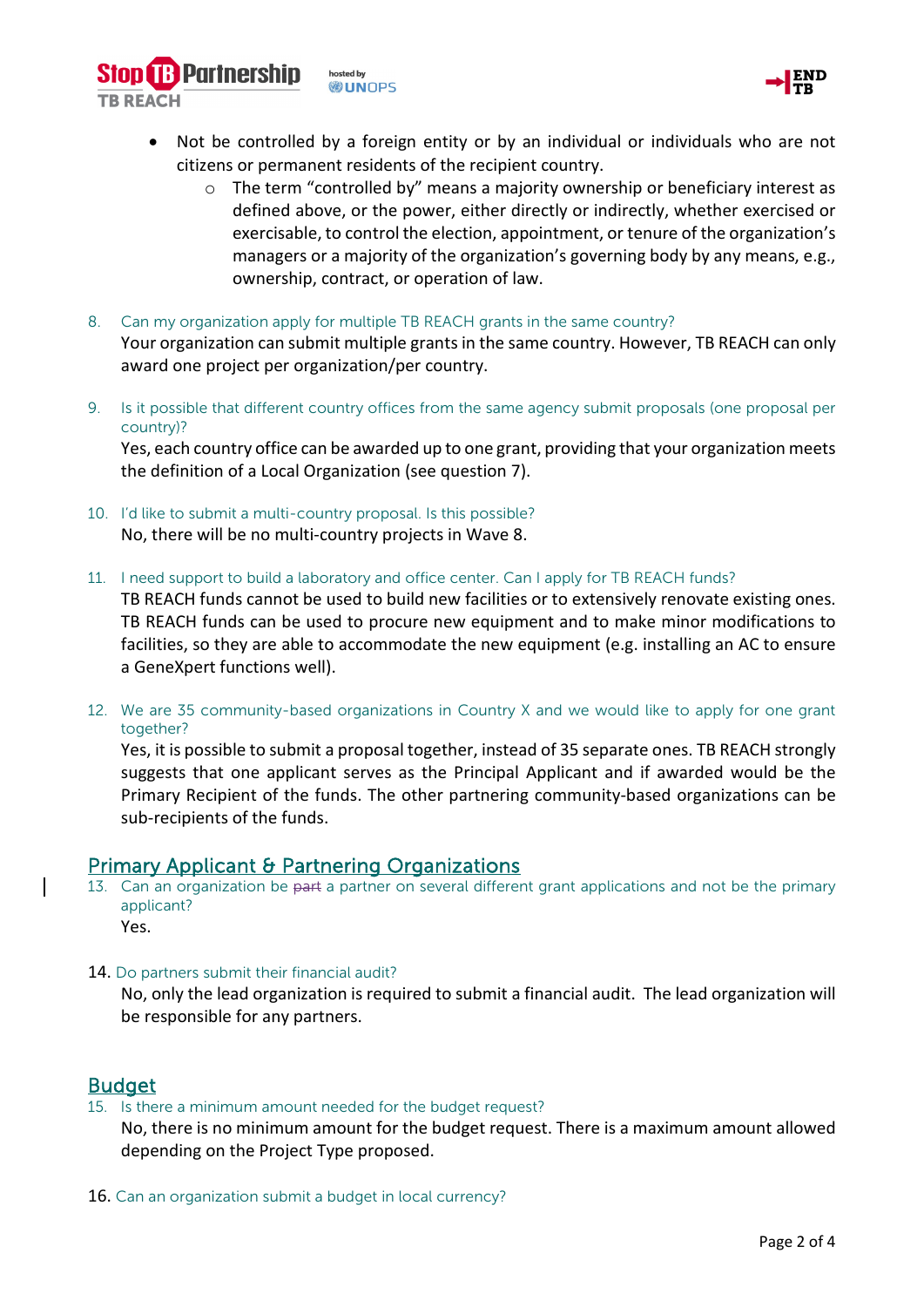**B** Partnership hosted by **WUNDPS TR REACH** 



No, the grant agreement between the organization and TB REACH is signed in United States Dollar (USD). As such, applicants are requested to submit their budget in USD, using relevant forex rate.

- 17. How does TB REACH define field workers which are not subject to the human resource budget limit? As a general rule, anyone who is providing direct patient care or working in a laboratory can be considered a field worker. Avoid including any high-salaried staff who may be based internationally or sitting in an office – this should be included under HR costs.
- 18. Under which cost category should consultants and sub-awards be included?

Consultancies and technical assistance should fall under the human resources budget category. The placement of sub-awards is more flexible and will depend on the purpose of the sub-award. Please note that the total project direct support costs, including for sub-awards, may not exceed 12% of the overall budget. A primary recipient is not allowed to take 12% direct support costs of the funds they receive, and then a sub-recipient take 12% again.

19. Which project plans and/or activities should fall under direct support costs?

Direct support costs include any indirect expenses that are not related to direct labour, direct material, activities, etc. TB REACH grantees will be required to provide a certified audit report at the end of their grant period, which is one of the deliverables for the final grant payment. Prospective grantees should budget this cost under direct program support

- 20. Which activities should fall under procurement of non-medical costs? Procurement of non-medical costs include any expenses that are not related to medical equipment such as computers, mobile phones, motorcycles, etc. These expenses should not be allocated under "activities" or "IT/Communication" costs.
- 21. Under which budget line shall an organization provision for the audit costs? The audit costs should be allocated under "Direct Program support" costs.
- 22. We are planning to use the Xpert MTB/RIF assay and expect to find a large number of people with rifampicin-resistant TB. Can we use TB REACH fund to purchase second-line drugs? TB REACH funds cannot be used to procure second-line drugs. Please coordinate with the NTP and/or Global Fund primary recipient(s) to ensure patients with drug-resistant TB are linked to the correct care.

### **Other**

23. What does TB REACH think I should apply for? / Is approach XYZ is a good area to work on for this grant?

TB REACH does not believe in top down approaches. We leave deciding the best approach for your settings to you.

- 24. Does TB REACH fund proposals addressing (latent) TB infection? Yes.
- 25. In the past, applicants have been required to demonstrate value for money using the guideline that each additional case detected should cost no more than \$350 USD. Is this still the case for the active